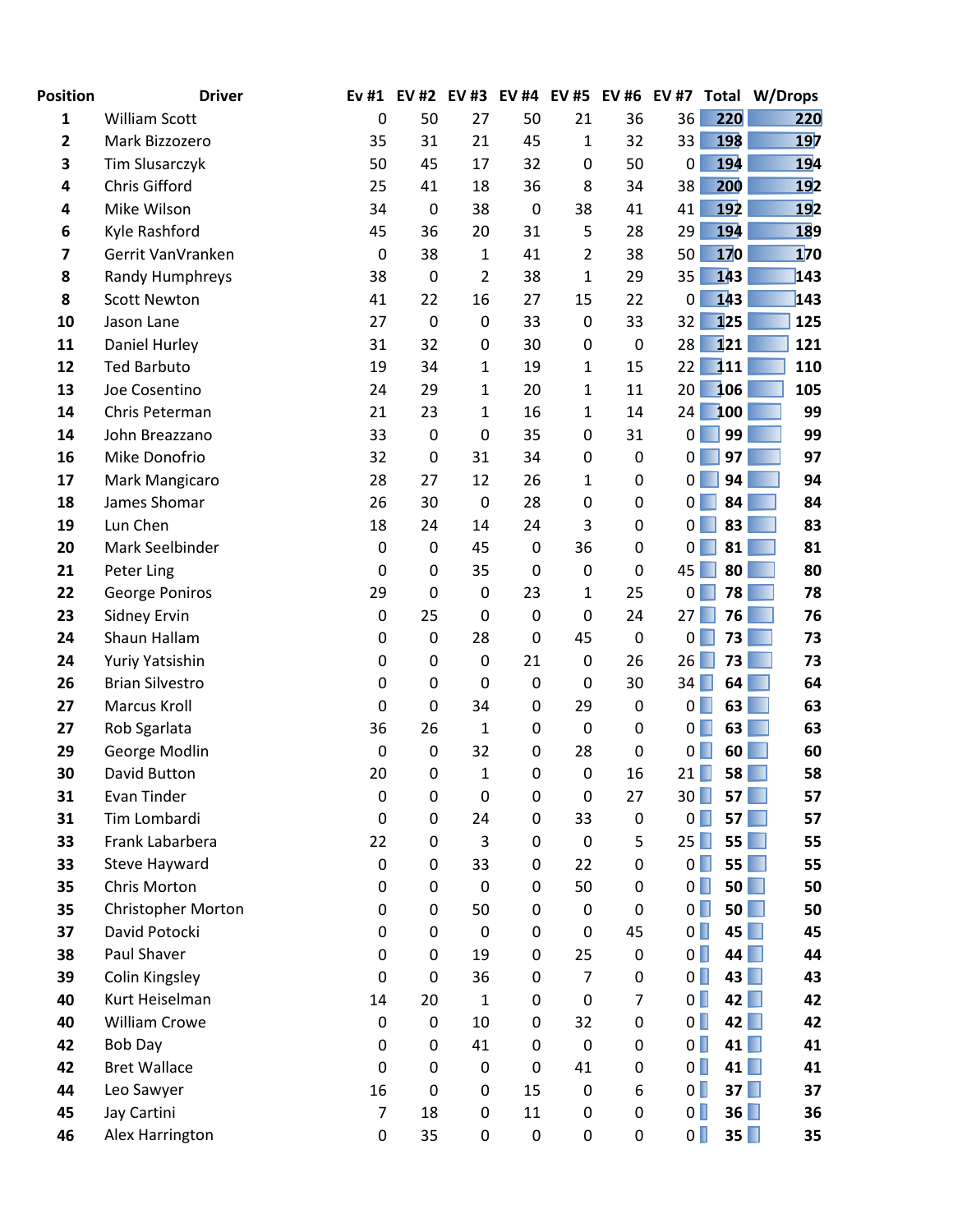| 46 | Mike Potocki            | 0           | 0           | 0            | 0                | $\mathbf 0$  | 35           | $\overline{0}$ | 35 | 35 |
|----|-------------------------|-------------|-------------|--------------|------------------|--------------|--------------|----------------|----|----|
| 46 | Robert Day              | 0           | 0           | 0            | 0                | 35           | $\mathbf 0$  | $\mathbf{0}$   | 35 | 35 |
| 49 | <b>Brad Fish</b>        | 0           | $\mathbf 0$ | 0            | 0                | 34           | 0            | $\overline{0}$ | 34 | 34 |
| 50 | <b>Philip Cornell</b>   | 0           | 33          | 0            | 0                | 0            | 0            | $\overline{0}$ | 33 | 33 |
| 51 | Andy Cocilova           | 0           | $\mathbf 0$ | 0            | 0                | 31           | $\mathbf 0$  | $\overline{0}$ | 31 | 31 |
| 51 | John Speicher           | 8           | 0           | 1            | 7                | 0            | $\mathbf{1}$ | 14             | 31 | 31 |
| 51 | Robert Pozniakas        | 0           | 0           | 8            | 0                | 0            | 23           | $\overline{0}$ | 31 | 31 |
| 51 | Tom Welch               | 0           | 0           | 0            | 0                | $\mathbf 0$  | 0            | 31             | 31 | 31 |
| 55 | Anthony Cuzzacrea       | 0           | $\mathbf 0$ | 0            | 0                | 30           | 0            | $\mathbf{0}$   | 30 | 30 |
| 55 | <b>Ed Doherty</b>       | 0           | $\mathbf 0$ | 30           | $\mathbf 0$      | $\mathbf 0$  | $\mathbf 0$  | $\mathbf{0}$   | 30 | 30 |
| 55 | Ray Banach              | $\mathbf 0$ | 0           | $\mathbf{1}$ | 29               | 0            | 0            | $\mathbf{0}$   | 30 | 30 |
| 55 | Robert Pingarelli       | 30          | 0           | 0            | $\mathbf 0$      | 0            | 0            | $\overline{0}$ | 30 | 30 |
| 55 | Simon Robinson          | 0           | 0           | 1            | 9                | 0            | $\mathbf{1}$ | 19             | 30 | 30 |
| 60 | Evan Haas               | 0           | $\pmb{0}$   | 29           | 0                | 0            | 0            | $\mathbf{0}$   | 29 | 29 |
| 61 | <b>Charles Degroff</b>  | 0           | 28          | 0            | 0                | 0            | 0            | $\mathbf{0}$   | 28 | 28 |
| 62 | Jeff Guerdat            | 0           | $\pmb{0}$   | 0            | 0                | 27           | 0            | $\mathbf{0}$   | 27 | 27 |
| 63 | <b>DC Cantwell</b>      | 0           | $\pmb{0}$   | $\mathbf 0$  | 0                | 26           | 0            | $\mathbf{0}$   | 26 | 26 |
| 63 | <b>Gillian Pielow</b>   | 0           | $\mathbf 0$ | 26           | 0                | $\mathbf 0$  | 0            | $\mathbf{0}$   | 26 | 26 |
| 63 | <b>Richard Buchholz</b> | 0           | $\mathbf 0$ | 25           | 0                | 1            | 0            | $\mathbf{0}$   | 26 | 26 |
| 66 | Jon Laughlin            | 0           | 0           | 0            | 25               | 0            | 0            | $\overline{0}$ | 25 | 25 |
| 67 | John Cass               | 0           | 0           | 0            | $\pmb{0}$        | 24           | 0            | $\mathbf{0}$   | 24 | 24 |
| 67 | Karl Hughes             | 0           | $\mathbf 0$ | 23           | $\mathbf 0$      | $\mathbf 1$  | 0            | $\mathbf{0}$   | 24 | 24 |
| 67 | <b>Wes Davis</b>        | 0           | $\pmb{0}$   | $\mathbf{1}$ | 22               | 1            | 0            | $\mathbf{0}$   | 24 | 24 |
| 70 | David Sblendorio        | $\mathbf 0$ | $\pmb{0}$   | 0            | $\boldsymbol{0}$ | 0            | $\mathbf 0$  | 23             | 23 | 23 |
| 70 | David Yi                | 23          | 0           | 0            | 0                | 0            | 0            | $\mathbf{0}$   | 23 | 23 |
| 70 | Kyle Lambert            | 0           | 0           | 0            | 0                | 23           | 0            | $\mathbf{0}$   | 23 | 23 |
| 73 | Chad Rioux              | 0           | 0           | 22           | 0                | $\mathbf 0$  | $\mathbf 0$  | $\mathbf{0}$   | 22 | 22 |
| 73 | Jeff Virnoche           | 0           | 21          | $\mathbf{1}$ | 0                | $\mathbf 0$  | $\mathbf 0$  | $\mathbf{0}$   | 22 | 22 |
| 75 | Ryan Agnew              | 0           | $\pmb{0}$   | 0            | 0                | $\mathbf 0$  | 21           | $\mathbf{0}$   | 21 | 21 |
| 76 | Aretta Stillman         | 0           | 0           | 0            | 0                | 20           | $\mathbf 0$  | $\mathbf{0}$   | 20 | 20 |
| 76 | <b>Frank Barnhart</b>   | 0           | $\mathbf 0$ | 0            | 0                | $\mathbf 0$  | 20           | $\mathbf{0}$   | 20 | 20 |
| 76 | Matt Halliwell          | 0           | 19          | 1            | 0                | 0            | 0            | $\mathbf{0}$   | 20 | 20 |
| 79 | David Griffin           | 0           | $\mathbf 0$ | 0            | 0                | 19           | 0            | $\mathbf{0}$   | 19 | 19 |
| 79 | Ray Agnew               | 0           | $\mathbf 0$ | 0            | $\pmb{0}$        | $\mathbf 0$  | 19           | $\mathbf{0}$   | 19 | 19 |
| 79 | <b>Steve Newton</b>     | 0           | $\mathbf 0$ | 1            | 17               | $\mathbf{1}$ | 0            | $\mathbf{0}$   | 19 | 19 |
| 82 | Alexandra Kostakis      | 10          | $\pmb{0}$   | 0            | 8                | $\mathbf 0$  | $\mathbf 0$  | $\mathbf{0}$   | 18 | 18 |
| 82 | Josh Herbert            | 0           | 0           | 0            | 0                | 0            | 18           | $\mathbf{0}$   | 18 | 18 |
| 82 | Michael Reyell          | 0           | 0           | 0            | 0                | 0            | 0            | 18             | 18 | 18 |
| 82 | Ron Fish                | 0           | 0           | 0            | $\pmb{0}$        | 18           | 0            | $\mathbf{0}$   | 18 | 18 |
| 82 | <b>Travis Mante</b>     | 0           | 0           | 0            | 18               | 0            | 0            | $\mathbf{0}$   | 18 | 18 |
| 87 | Eric Donofrio           | 17          | $\mathbf 0$ | 0            | $\boldsymbol{0}$ | $\mathbf 0$  | 0            | $\overline{0}$ | 17 | 17 |
| 87 | Michael Filosi          | 0           | 0           | 0            | 0                | 0            | 17           | $\overline{0}$ | 17 | 17 |
| 87 | Mike Toombs             | 0           | $\mathbf 0$ | 0            | $\mathbf 0$      | 17           | 0            | $\overline{0}$ | 17 | 17 |
| 87 | Noor Amer               | 0           | 0           | 0            | $\pmb{0}$        | 0            | 0            | 17             | 17 | 17 |
| 91 | Alex Loycano            | 15          | 0           | 1            | $\mathbf 0$      | 0            | 0            | $\overline{0}$ | 16 | 16 |
| 91 | <b>Brendon Reyell</b>   | $\mathbf 0$ | 0           | 0            | $\mathbf 0$      | 0            | 0            | 16             | 16 | 16 |
| 91 | Melvin Dillon           | 0           | $\mathbf 0$ | 0            | 0                | 16           | 0            | 0 <sup>1</sup> | 16 | 16 |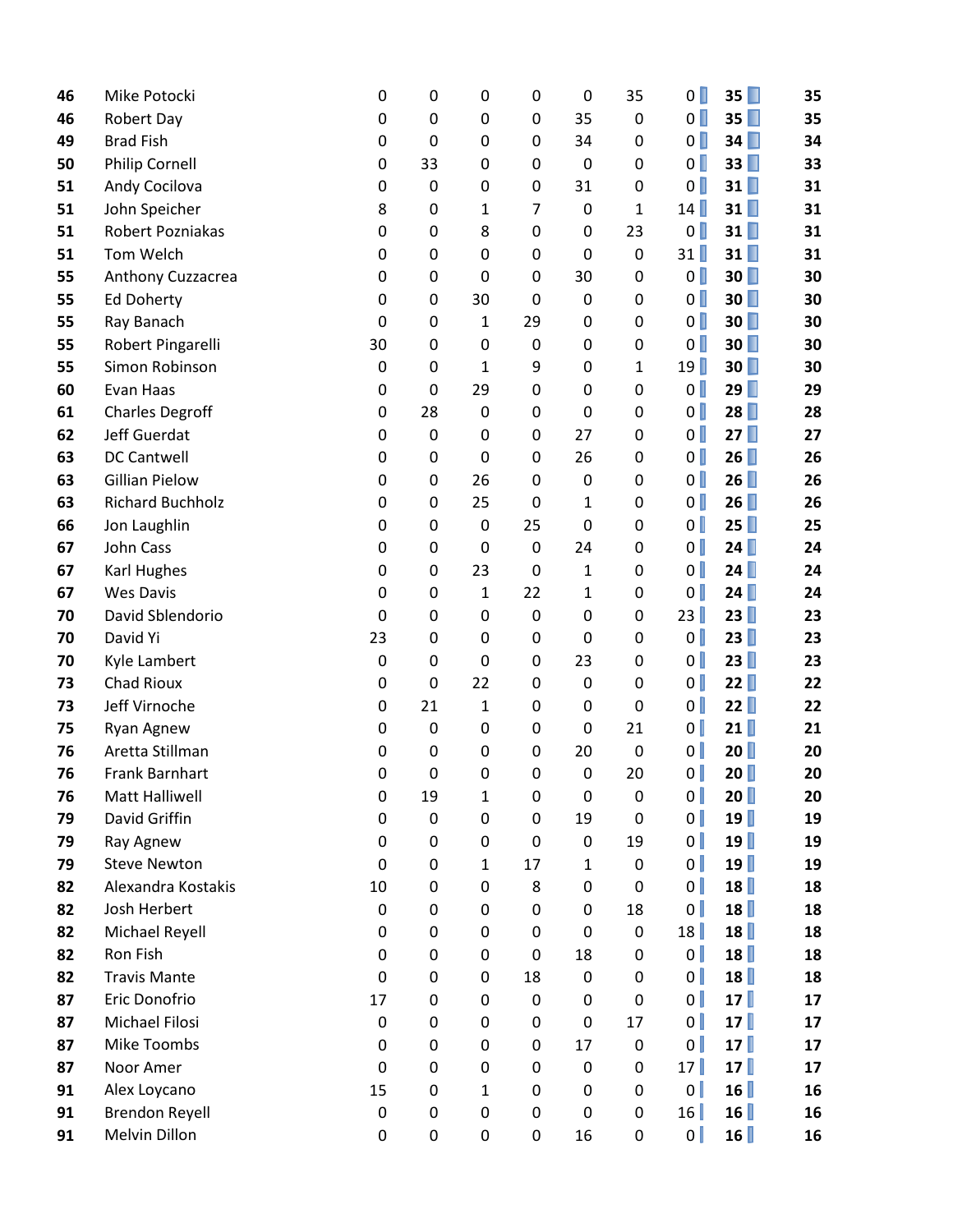| 94         | Jon Coffin                           | 0           | 0                | 15          | 0                | 0           | 0              | $\overline{0}$       | 15                   | 15               |
|------------|--------------------------------------|-------------|------------------|-------------|------------------|-------------|----------------|----------------------|----------------------|------------------|
| 94         | Tom Reyell                           | 0           | $\pmb{0}$        | 0           | 0                | 0           | 0              | 15                   | 15                   | 15               |
| 96         | <b>Bill Meyer</b>                    | $\mathbf 0$ | 0                | $\mathbf 0$ | 14               | 0           | 0              | $\overline{0}$       | 14                   | 14               |
| 96         | Evan Mccool                          | 0           | 0                | 1           | $\pmb{0}$        | 13          | 0              | 0                    | 14                   | 14               |
| 96         | William Heidt                        | 0           | 0                | $\mathbf 0$ | 0                | 14          | $\mathbf 0$    | $\mathbf{0}$         | 14                   | 14               |
| 99         | <b>Chris Poniros</b>                 | 0           | 0                | 0           | 0                | 0           | 13             | $\overline{0}$       | 13                   | 13               |
| 99         | <b>Gregg Vandivert</b>               | 0           | 0                | 1           | 0                | 12          | $\mathbf 0$    | $\overline{0}$       | 13                   | 13               |
| 99         | Halie Cartini                        | 13          | 0                | $\mathbf 0$ | 0                | $\mathbf 0$ | 0              | 0                    | 13                   | 13               |
| 99         | Michael Robinsky                     | 0           | $\pmb{0}$        | 13          | 0                | $\mathbf 0$ | 0              | 0                    | 13                   | 13               |
| 99         | Rafe Spada                           | $\mathbf 0$ | 0                | $\mathbf 0$ | 13               | 0           | $\mathbf 0$    | $\overline{0}$       | 13                   | 13               |
| 104        | Dustin Gibian                        | 12          | 0                | 0           | $\boldsymbol{0}$ | 0           | 0              | $\overline{0}$       | 12                   | 12               |
| 104        | Eric Weekes Jr                       | $\mathbf 0$ | 0                | 0           | 12               | 0           | 0              | $\overline{0}$       | 12                   | 12               |
| 104        | <b>Thomas Butts</b>                  | 0           | 0                | 0           | $\pmb{0}$        | 0           | 12             | $\overline{0}$       | 12                   | 12               |
| 107        | David Prior                          | 0           | $\pmb{0}$        | 11          | 0                | $\mathbf 0$ | $\mathbf 0$    | $\mathbf{0}$         | 11                   | 11               |
| 107        | <b>Hollie Cartini</b>                | 11          | 0                | 0           | 0                | 0           | 0              | $\overline{0}$       | 11                   | 11               |
| 107        | <b>Tyler Porter</b>                  | 0           | 0                | 0           | 0                | 11          | 0              | 0                    | 11                   | 11               |
| 110        | Craig Wallace                        | 0           | 0                | 0           | $\mathbf 0$      | 10          | 0              | 0                    | 10                   | 10               |
| 110        | Devinne Voigt                        | 0           | 0                | 0           | 10               | $\mathbf 0$ | 0              | 0                    | 10                   | 10               |
| 112        | Dean Wallace                         | 0           | 0                | 0           | 0                | 9           | 0              | 0                    | 9 <sup>°</sup>       | 9                |
| 112        | <b>Dustin Ehrlich</b>                | 0           | 0                | 9           | 0                | 0           | 0              | 0                    | ا 9                  | 9                |
| 112        | <b>Matthew Halliwell</b>             | 9           | 0                | 0           | 0                | 0           | 0              | 0                    | 9 <sup>1</sup>       | 9                |
| 112        | Nate Pacheco                         | 0           | $\boldsymbol{0}$ | 0           | $\pmb{0}$        | 0           | 9              | 0                    | 9 <sup>1</sup>       | 9                |
| 116        | Sam Butts                            | 0           | 0                | 0           | 0                | 0           | 8              | $\mathbf{0}$         | 8 <sup>1</sup>       | 8                |
| 116        | William Ray                          | 0           | 0                | 7           | 0                | 1           | $\mathbf 0$    | $\mathbf{0}$         | $\vert$              | 8                |
| 118        | Curtis Salzman                       | 0           | 0                | 6           | 0                | 0           | 0              | $\overline{0}$       | 6 <sup>1</sup>       | 6                |
| 118        | Mark Krueger                         | 0           | 0                | 0           | 0                | 6           | 0              | 0                    | $6 \parallel$        | 6                |
| 118        | Sayuri Shigemura                     | 0           | $\boldsymbol{0}$ | 0           | 6                | 0           | 0              | 0                    | $6 \parallel$        | 6                |
| 121        | Dan Cech                             | 0           | 0                | 5           | 0                | 0           | 0              | 0                    | 5                    | 5                |
| 122        | Mike Stutzman                        | 0           | 0                | 0           | $\pmb{0}$        | 4           | 0              | 0                    | 4                    | 4                |
| 122        | Paul Grover                          | 0           | 0                | 0           | 0                | 0           | 4              | $\overline{0}$       | 4                    | 4                |
| 122        | Paul Ohlbaum                         | $\mathbf 0$ | 0                | 4           | 0                | $\mathbf 0$ | 0              | $\mathbf{0}$         | 4                    | 4                |
| 125        | <b>Scott Beaulieu</b>                | 0           | 0                | 0           | 0                | 0           | 3              | 0                    | 3                    | 3                |
| 126        | <b>Charles Hutcheson</b>             | 0           | 0                | 0           | 0                | 0           | $\overline{2}$ | 0                    | 2                    | 2                |
| 126        | <b>Connor Hughes</b>                 | 0           | $\boldsymbol{0}$ | 1           | 0                | 1           | $\pmb{0}$      | 0                    | 2                    | $\mathbf{2}$     |
| 126        | Johnwinthrop Wadsworth<br>Alan Smith | 0           | 0                | 1           | 0                | 1           | 0              | 0                    | 2                    | $\mathbf{2}$     |
| 129<br>129 | Alex Phelan                          | 0           | $\pmb{0}$        | $\mathbf 0$ | 0                | 1           | 0              | 0 <br>$\overline{0}$ | $1\vert$<br>$1\vert$ | $\mathbf{1}$     |
| 129        | Anthony Delregno                     | 0<br>0      | 0<br>0           | 1<br>0      | 0<br>0           | 0<br>1      | 0<br>0         | 0                    | $1\vert$             | 1<br>1           |
| 129        | Arettea Stillman                     | 0           | $\pmb{0}$        | 1           | 0                | 0           | 0              | 0                    | $\mathbf{1}$         | $\mathbf 1$      |
| 129        | <b>Ben Gilmore</b>                   | 0           | 0                | 0           | 0                | 1           | 0              | 0                    | $1\vert$             | $\mathbf{1}$     |
| 129        | <b>Bob Pozniakas</b>                 | 0           | 0                | 0           | 0                | 1           | $\mathbf 0$    | 0                    | $1\vert$             | 1                |
| 129        | <b>Bradley Jordan</b>                | 0           | 0                | 1           | 0                | 0           | 0              | 0                    | $1\vert$             |                  |
| 129        | Cary Holdsworth                      | 0           | $\pmb{0}$        | 0           | 0                | 1           | 0              | 0                    | $1\vert$             | 1<br>$\mathbf 1$ |
| 129        | Charles Cappellino                   | 0           | 0                | 1           | 0                | 0           | 0              | 0                    | $1\vert$             | $\mathbf{1}$     |
| 129        | Charlie Davis                        | 0           | 0                | 1           | 0                | 0           | 0              | 0                    | $\mathbf{1}$         | $\mathbf{1}$     |
| 129        | Chris Batorski                       | 0           | $\boldsymbol{0}$ | 0           | 0                | 1           | 0              | 0                    | $1\vert$             | $\mathbf{1}$     |
| 129        | Connor Kehoe                         | 0           | $\pmb{0}$        | 0           | 0                | 1           | 0              | 0                    | $1\vert$             | 1                |
|            |                                      |             |                  |             |                  |             |                |                      |                      |                  |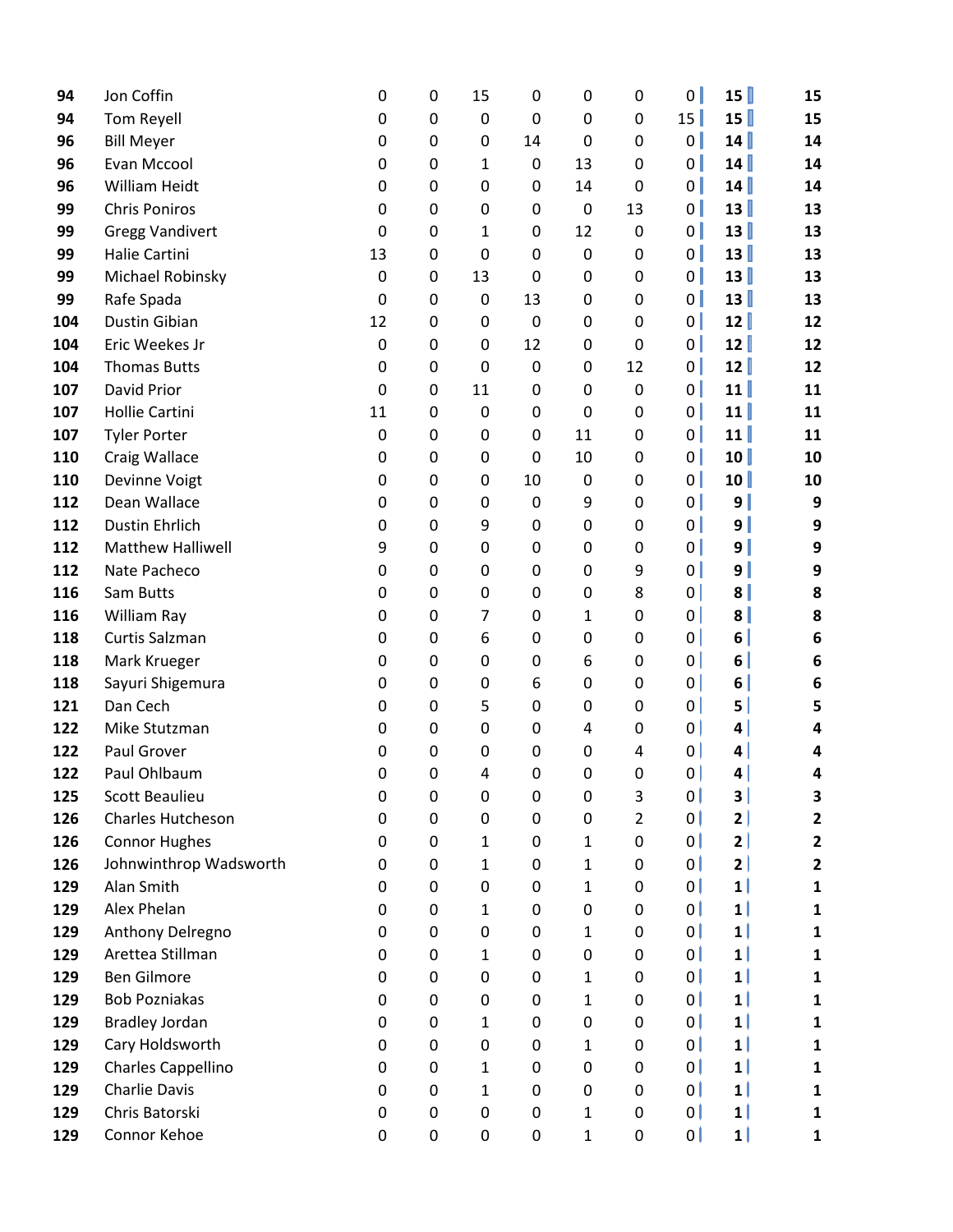| 129        | Corey Shepardson             | 0                | 0           | 0                 | 0      | 1            | 0            | 0                   | $1\vert$                   | 1                            |
|------------|------------------------------|------------------|-------------|-------------------|--------|--------------|--------------|---------------------|----------------------------|------------------------------|
| 129        | David Buchholz               | 0                | 0           | 0                 | 0      | 1            | 0            | 0                   | 1                          | 1                            |
| 129        | David Colbey                 | 0                | 0           | 1                 | 0      | 0            | 0            | $\mathbf{0}$        | 1 <sub>1</sub>             | 1                            |
| 129        | <b>David Flores</b>          | 0                | 0           | 0                 | 0      | 1            | 0            | $\mathbf{0}$        | $1\vert$                   | 1                            |
| 129        | David Page                   | 0                | 0           | 1                 | 0      | 0            | $\pmb{0}$    | $\mathbf{0}$        | 1 <sub>1</sub>             | 1                            |
| 129        | David Zinn                   | 0                | 0           | 0                 | 0      | 0            | $\mathbf{1}$ | $\overline{0}$      | 1                          | 1                            |
| 129        | Donald Chaffin               | 0                | 0           | 0                 | 0      | 1            | 0            | $\mathbf{0}$        | $1\vert$                   | 1                            |
| 129        | Donald Kairewich             | 0                | 0           | 1                 | 0      | 0            | 0            | 0                   | 1                          | 1                            |
| 129        | Doug Krasucki                | 0                | 0           | 0                 | 0      | 1            | 0            | 0 <sub>1</sub>      | 1                          | 1                            |
| 129        | Douglas Ross                 | 0                | 0           | 0                 | 0      | 1            | 0            | $\overline{0}$      | 1                          | 1                            |
| 129        | <b>Duane Myers</b>           | 0                | 0           | 0                 | 0      | 1            | 0            | $\mathbf{0}$        | 1                          | 1                            |
| 129        | Ed Heffron                   | 0                | 0           | 1                 | 0      | 0            | 0            | $\mathbf{0}$        | 1                          | 1                            |
| 129        | Ed Leubner                   | 0                | 0           | 1                 | 0      | 0            | 0            | $\mathbf{0}$        | 1                          | 1                            |
| 129        | Eric Hobron                  | 0                | 0           | 0                 | 0      | 1            | 0            | 0 <sub>1</sub>      | $1\vert$                   | 1                            |
| 129        | Erik Knorr                   | 0                | 0           | 0                 | 0      | 1            | 0            | $\overline{0}$      | $1\vert$                   | 1                            |
| 129        | Evan Fish                    | 0                | 0           | 0                 | 0      | 1            | 0            | $\mathbf{0}$        | 1                          | 1                            |
| 129        | George Little                | 0                | 0           | 0                 | 0      | 1            | 0            | $\overline{0}$      | 1                          | 1                            |
| 129        | J Scott Moller               | 0                | 0           | 0                 | 0      | 1            | 0            | 0                   | 1                          | 1                            |
| 129        | Jacob Richards               | 0                | 0           | 0                 | 0      | 1            | 0            | $\mathbf{0}$        | $1\vert$                   | 1                            |
| 129        | Jake Morich                  | 0                | 0           | 0                 | 0      | 1            | 0            | 0 <sup>1</sup>      | 1                          | 1                            |
| 129        | James "hood pins" Hoelscher  | 0                | 0           | 0                 | 0      | 1            | 0            | 0 <sub>1</sub>      | 1                          | 1                            |
| 129        | James Reynolds               | 0                | 0           | 0                 | 0      | 0            | $\mathbf{1}$ | $\mathbf{0}$        | 1 <sub>1</sub>             | 1                            |
| 129        | Jared Bosco                  | 0                | 0           | 0                 | 0      | 1            | 0            | $\mathbf{0}$        | 1                          | 1                            |
| 129        | Jason Ramos                  | 0                | 0           | 1                 | 0      | 0            | 0            | $\overline{0}$      | 1                          | 1                            |
| 129        | <b>Jesse Turley</b>          | 0                | 0           | 0                 | 0      | 1            | 0            | $\overline{0}$      | $1\vert$                   | 1                            |
| 129        | Joe LaVallee                 | 0                | 0           | 0                 | 0      | 1            | 0            | $\mathbf{0}$        | $1\vert$                   | 1                            |
| 129        | Joe Lavaller                 | 0                | 0           | 1                 | 0      | 0            | 0            | 0                   | 1 <sub>1</sub>             | 1                            |
| 129        | Johann Grotkier              | 0                | 0           | 0                 | 0      | 1            | 0            | $\mathbf{0}$        | 1                          | 1                            |
| 129        | John Cornell                 | 0                | 0           | 0                 | 0      | 1            | 0            | $\mathbf{0}$        | 1 <sub>1</sub>             | 1                            |
| 129        | John Hatakeyama              | 0                | 0           | 0                 | 0      | 1            | 0            | $\mathbf{0}$        | $\mathbf{1}$               | 1                            |
| 129        | John Walsh                   | 0                | $\mathbf 0$ | 0                 | 0      | 1            | $\mathbf 0$  | $\mathbf{0}$        | 1                          | 1                            |
| 129        | Justin Wilson                | $\mathbf 0$      | $\mathbf 0$ | 1                 | 0      | 0            | 0            | $\overline{0}$      | $1\vert$                   | 1                            |
| 129        | Karl Lindemuth               | 0                | 0           | 0                 | 0      | $\mathbf{1}$ | 0            | $\mathbf{0}$        | 1                          | $\mathbf{1}$                 |
| 129        | Kayla Holmes                 | 0                | 0           | 0                 | 0      | 1            | 0            | $\overline{0}$      | 1                          | ${\bf 1}$                    |
| 129        | Keith Crossley               | 0                | 0           | 0                 | 0      | 1            | 0            | 0                   | 1                          | $\mathbf{1}$                 |
| 129        | <b>Kirk Giles</b>            | 0                | 0           | $\mathbf{1}$      | 0      | 0            | 0            | 0 <sup>1</sup>      | 1 I                        | $\mathbf{1}$                 |
| 129        | Lee Hidy                     | 0                | 0           | $\mathbf{1}$      | 0      | 0            | 0            | $\overline{0}$      | 1                          | $\mathbf{1}$                 |
| 129        | Lucho Rodriguez              | 0                | 0           | 0                 | 0      | 1            | 0            | $\overline{0}$      | 1 I                        | $\mathbf{1}$                 |
| 129        | Lynn LaForte                 | 0                | 0           | 0                 | 0      | 1            | 0            | 0                   | 1 <sub>1</sub>             | $\mathbf{1}$                 |
| 129        | Mads Kroll                   | 0                | 0           | 0                 | 0      | 1            | 0            | 0<br>$\overline{0}$ | $1\vert$<br>1              | $\mathbf{1}$                 |
| 129        | Mark Erb                     | 0                | 0           | 0                 | 0      | 1            | 0            |                     |                            | $\mathbf{1}$                 |
| 129<br>129 | Mason Coughlin               | 0                | 0<br>0      | $\mathbf{1}$      | 0<br>0 | 0            | 0            | 0<br>0 <sup>1</sup> | $1\vert$<br>1 <sub>1</sub> | $\mathbf{1}$                 |
|            | Matt LaGoy<br>Matthew Jessup | 0                |             | $\pmb{0}$         |        | 1            | 0            | $\overline{0}$      | 1                          | $\mathbf{1}$                 |
| 129<br>129 | Matthew Lebowitz             | 0<br>$\mathbf 0$ | 0<br>0      | $\mathbf{1}$<br>0 | 0<br>0 | 0            | 0<br>0       | 0                   | $1\vert$                   | $\mathbf{1}$<br>$\mathbf{1}$ |
| 129        | Michael Hayes                | 0                | 0           | $\mathbf{1}$      | 0      | 1<br>0       | 0            | $\mathbf{0}$        | 1                          | $\mathbf{1}$                 |
| 129        | Michael Lilley               | 0                | 0           | 0                 | 0      | $\mathbf 1$  | 0            | 0 <sup>1</sup>      | 1                          | 1                            |
|            |                              |                  |             |                   |        |              |              |                     |                            |                              |